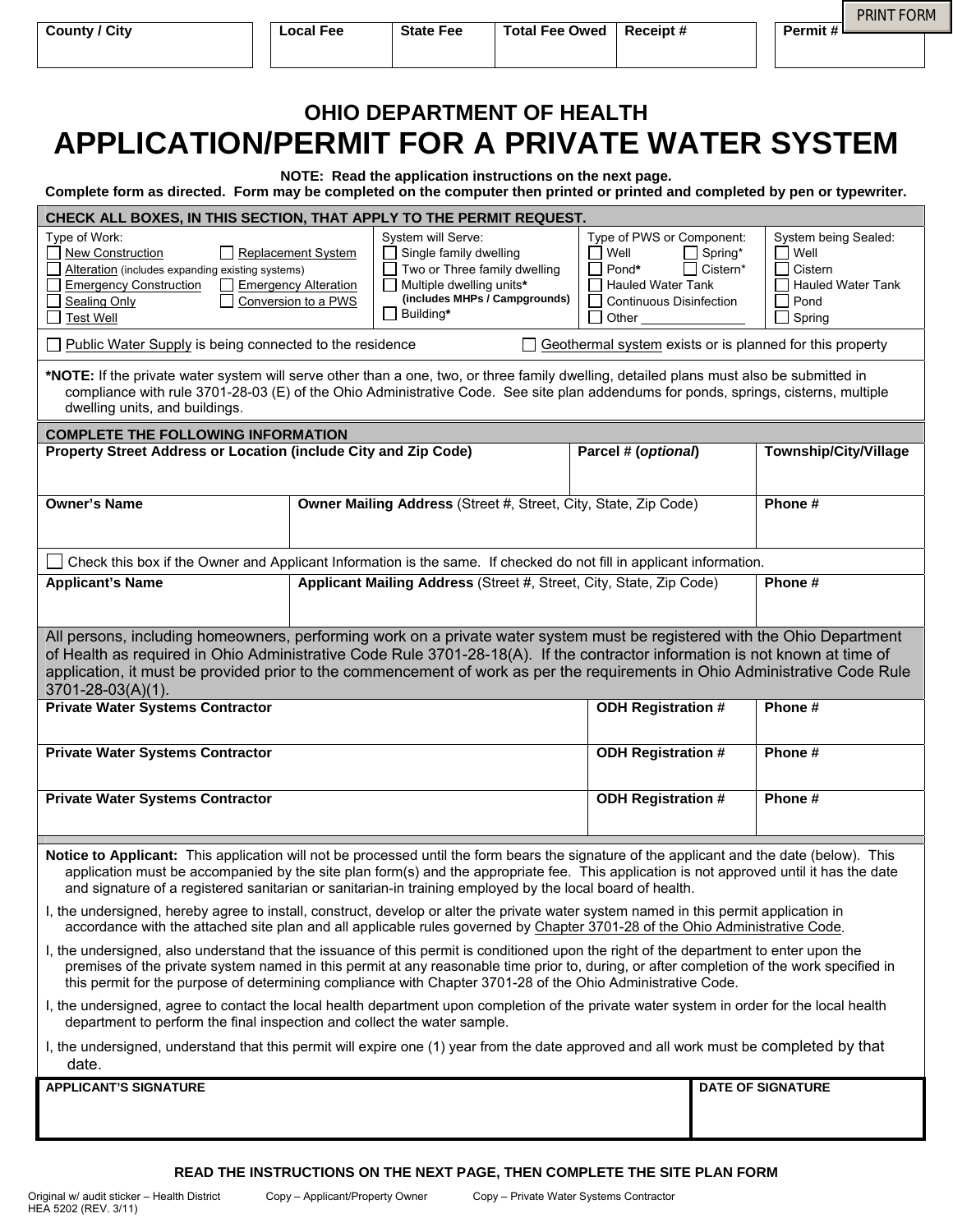### **HEALTH DEPARTMENT USE ONLY**

This permit is not valid without the sanitarian signature, approval date, and audit number.

#### **Is a variance being requested prior to the permit being issued?**

 $\Box$  Yes If checked yes, complete the variance section on the Administrative Summary.

| <b>APPLICATION APPROVED BY (RS or SIT Only)</b> |               | <b>DATE APPROVED</b><br>Permit expires one (1) year from this date. | <b>PLACE AUDIT</b><br><b>STICKER HERE</b> |
|-------------------------------------------------|---------------|---------------------------------------------------------------------|-------------------------------------------|
| <b>PERMIT EXTENSION</b><br>Approved By          | Date Approved | Date Extension Expires                                              |                                           |
| See comments on the Administrative Summary      |               |                                                                     |                                           |

#### **See comments on the Administrative Summary**

## **APPLICATION INSTRUCTIONS**

- 1. This is a two part form: APPLICATION and SITE PLAN
- 2. The form may be completed:
	- a. By computer, then printing; or
	- b. By printing the blank document, and filling all information with a typewriter or pen;
- 3. Contact the Local Health Department for the following information:
	- a. Fee information;
	- b. Site Plan completion information (some local health districts require staff to complete site plans);
	- c. Rule information.
	- d. Registered private water system contractor information.
		- i. A complete list of registered private water system contractors is available on the Ohio Department of Health website at http://www.odh.ohio.gov/odhPrograms/eh/water/water1.aspx.
- 4. The applicant must sign and date the application prior to submitting to the Local Health District.
- 5. The applicable FEES must accompany all applications when submitting to the Local Health District. Applications will not be processed until all fees have been received by the Local Health District.
- 6. The Local Health District will review the application and site plan and notify you as to the application's status.
- 7. Contact the Local Health District if you do not receive information about the application status within fifteen (15) business days of submitting the application.